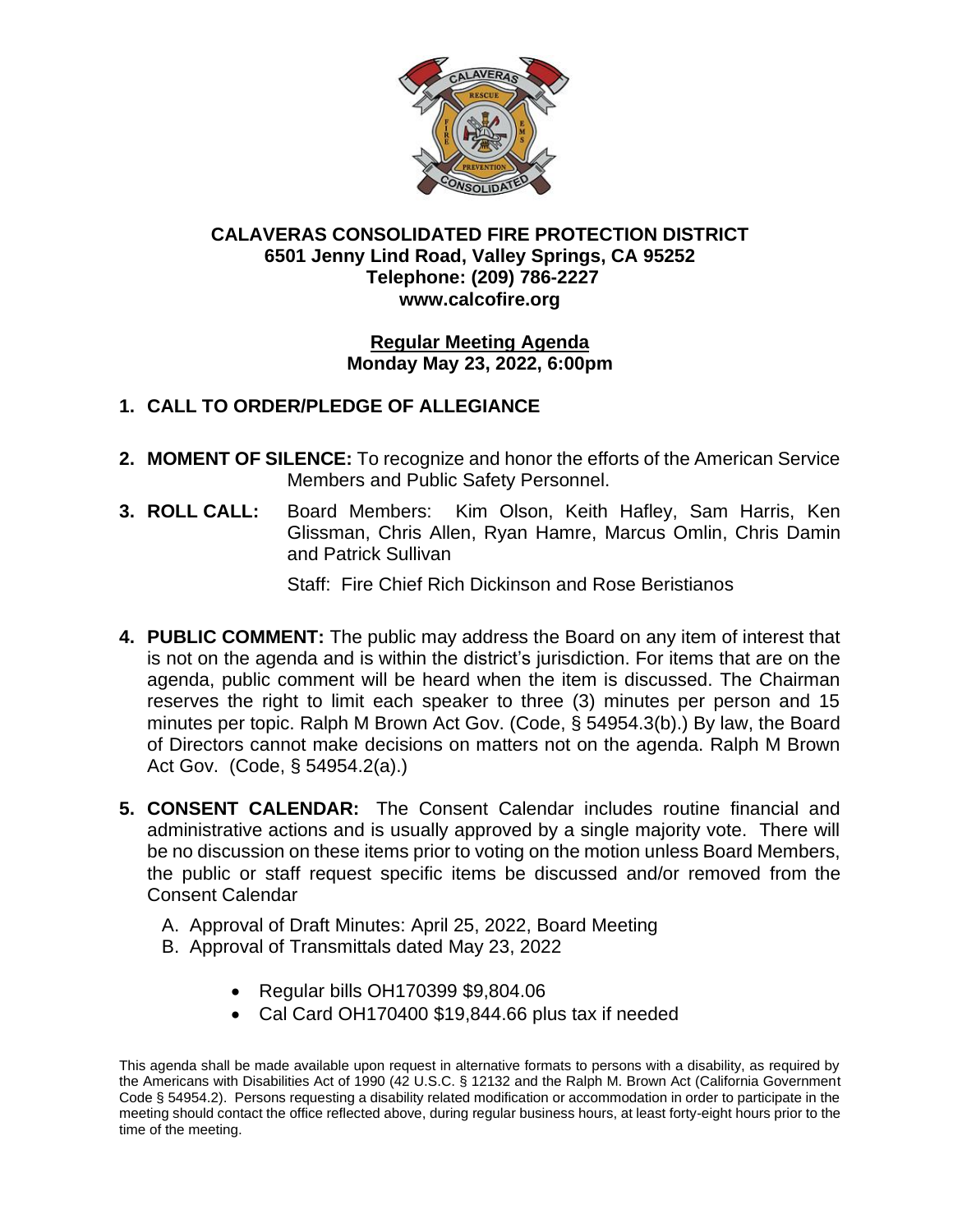## **6. FINANCE BUSINESS**

A. Supplemental Transmittals

## **7. FIRE CHIEF'S REPORT**

- **8. CORRESPONDENCE:**
- **9. UNFINISHED BUSINESS:** Since this Old Business has been discussed in prior meetings, the Chairman reserves the right to limit each speaker to three (3) minutes per person per topic. Ralph M. Brown Act Gov. (Code, § 54954.3(b).
	- A. Discussion/Action None

#### **10. NEW BUSINESS:**

A. Discussion/Action – None

## **11. BOARD OF DIRECTOR AND FIRE CHIEF COMMENTS**

#### **12. ADJOURNMENT**:

Next meeting scheduled for June 27, 2022

This agenda shall be made available upon request in alternative formats to persons with a disability, as required by the Americans With Disabilities Act of 1990 (42 U.S.C. § 12132 and the Ralph M. Brown Act (California Government Code § 54954.2). Persons requesting a disability related modification or accommodation in order to participate in the meeting should contact the Calaveras Consolidated Fire Protection District at (209) 786-2227, during regular business hours, at least forty-eight hours prior to the time of the meeting.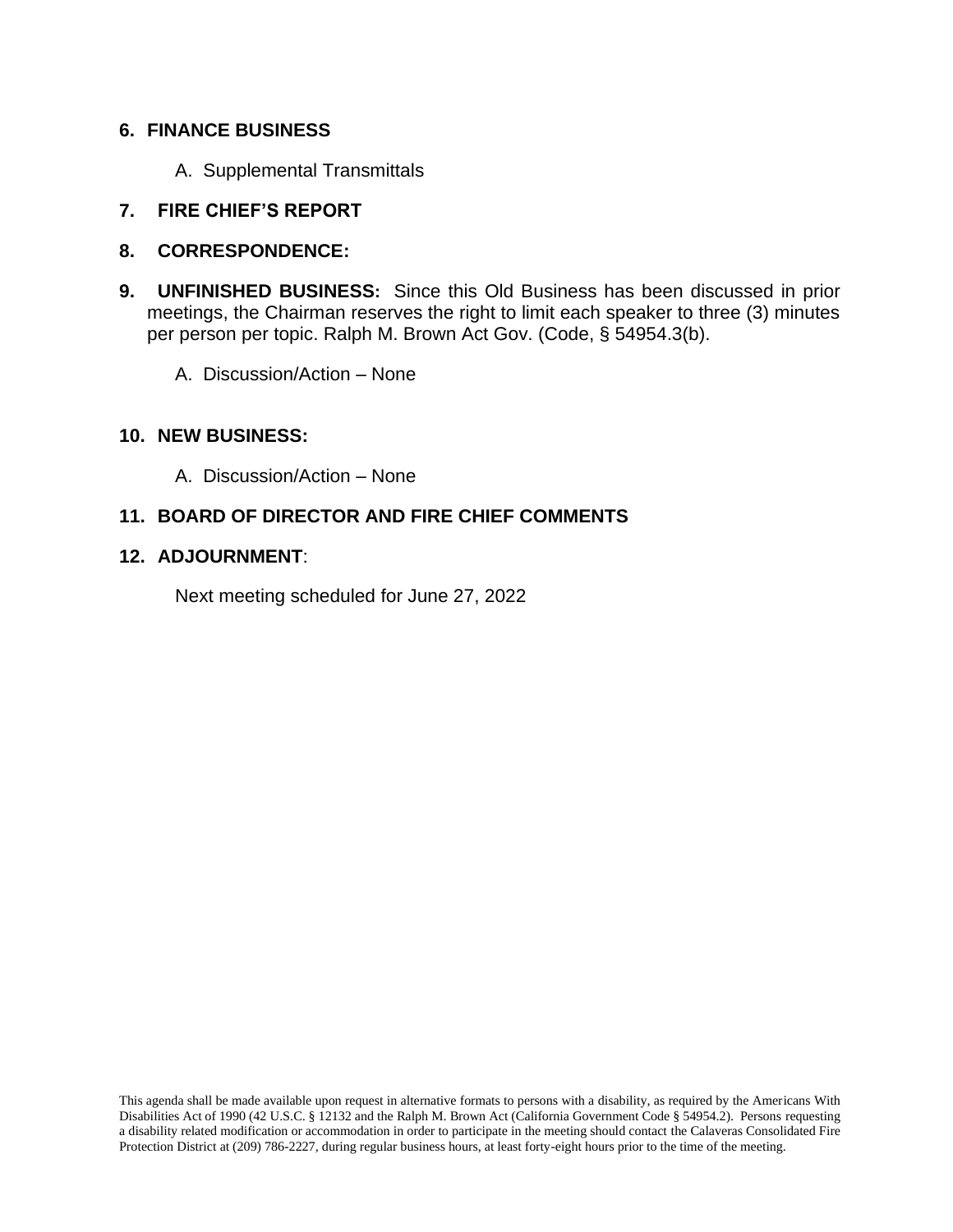

## **CALAVERAS CONSOLIDATED FIRE PROTECTION DISTRICT 6501 Jenny Lind Road, Valley Springs, CA 95252 Telephone: (209) 786-2227 www.calcofire.org**

## **Regular Meeting Draft Minutes Monday April 25, 2022, 6:00pm**

# **1. CALL TO ORDER/PLEDGE OF ALLEGIANCE**

- **2. MOMENT OF SILENCE:** To recognize and honor the efforts of the American Service Members and Public Safety Personnel.
- **3. ROLL CALL:** Board Members Present: Kim Olson, Keith Hafley, Sam Harris, Ken Glissman, Ryan Hamre, Marcus Omlin, Chris Damin

Board Members Absent: Chris Allen, Marcus Omlin, and Patrick Sullivan

Staff Present: Fire Chief Rich Dickinson and Rose Beristianos

## **4. PUBLIC COMMENT:** None

- **5. CONSENT CALENDAR:** Cal Card pulled. Motion to approve the remaining by Sam Harris second by Chris Damin 6 Votes yes with K. Olson Abstain from the Draft Minutes and 3 absent. Discussion of the Cal Card, Motion to approve by Keith Hafley, seconded by Ken Glissman 6 Votes yes, 3 absent
	- A. Approval of Draft Minutes: March 28, 2022, Board Meeting
		- B. Approval of Transmittals dated April 25, 2022
			- Regular bills OH169918 \$8,781.71
			- Cal Card OH169919 \$17,125.38 plus tax if needed
			- Engine Payoff OH169920 \$88,020.71
			- Derotic Quote Batch OH169921 \$11,915.43

This agenda shall be made available upon request in alternative formats to persons with a disability, as required by the Americans with Disabilities Act of 1990 (42 U.S.C. § 12132 and the Ralph M. Brown Act (California Government Code § 54954.2). Persons requesting a disability related modification or accommodation in order to participate in the meeting should contact the office reflected above, during regular business hours, at least forty-eight hours prior to the time of the meeting.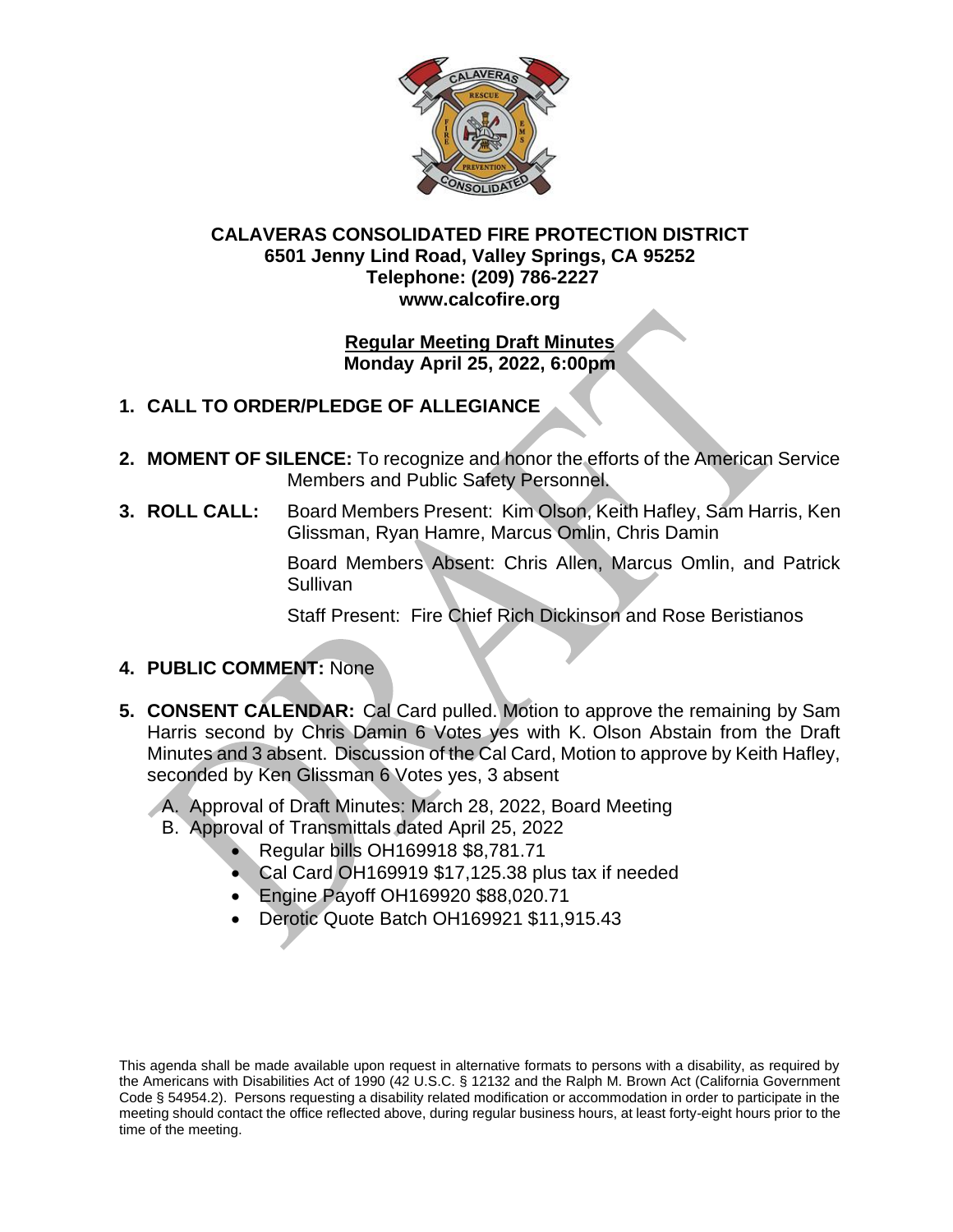#### **6. FINANCE BUSINESS**

A. Supplemental Transmittals

## **7. FIRE CHIEF'S REPORT**

- **8. CORRESPONDENCE:**
- **9. UNFINISHED BUSINESS:** Since this Old Business has been discussed in prior meetings, the Chairman reserves the right to limit each speaker to three (3) minutes per person per topic. Ralph M. Brown Act Gov. (Code, § 54954.3(b).
	- A. Discussion/Action None

#### **10. NEW BUSINESS:**

- A. Discussion/Action June 30, 2021, Financial Statements Board Discussion Only
- B. Discussion/Action Rose Beristianos, increase from \$1300 to \$1500 beginning July 2022 New Fiscal Year. Motion to approve the increase by Ryan Hamre, Seconded by Sam Harris, passed 6 Yes, 3 Absent

## **11. BOARD OF DIRECTOR AND FIRE CHIEF COMMENTS – Round table discussion**

**12. ADJOURNMENT**: Motion to adjourn the meeting at 6:54pm by Ken Glissman, seconded by Keith Hafley, passed 6 Yes, 3 Absent

Next meeting scheduled for May 25, 2022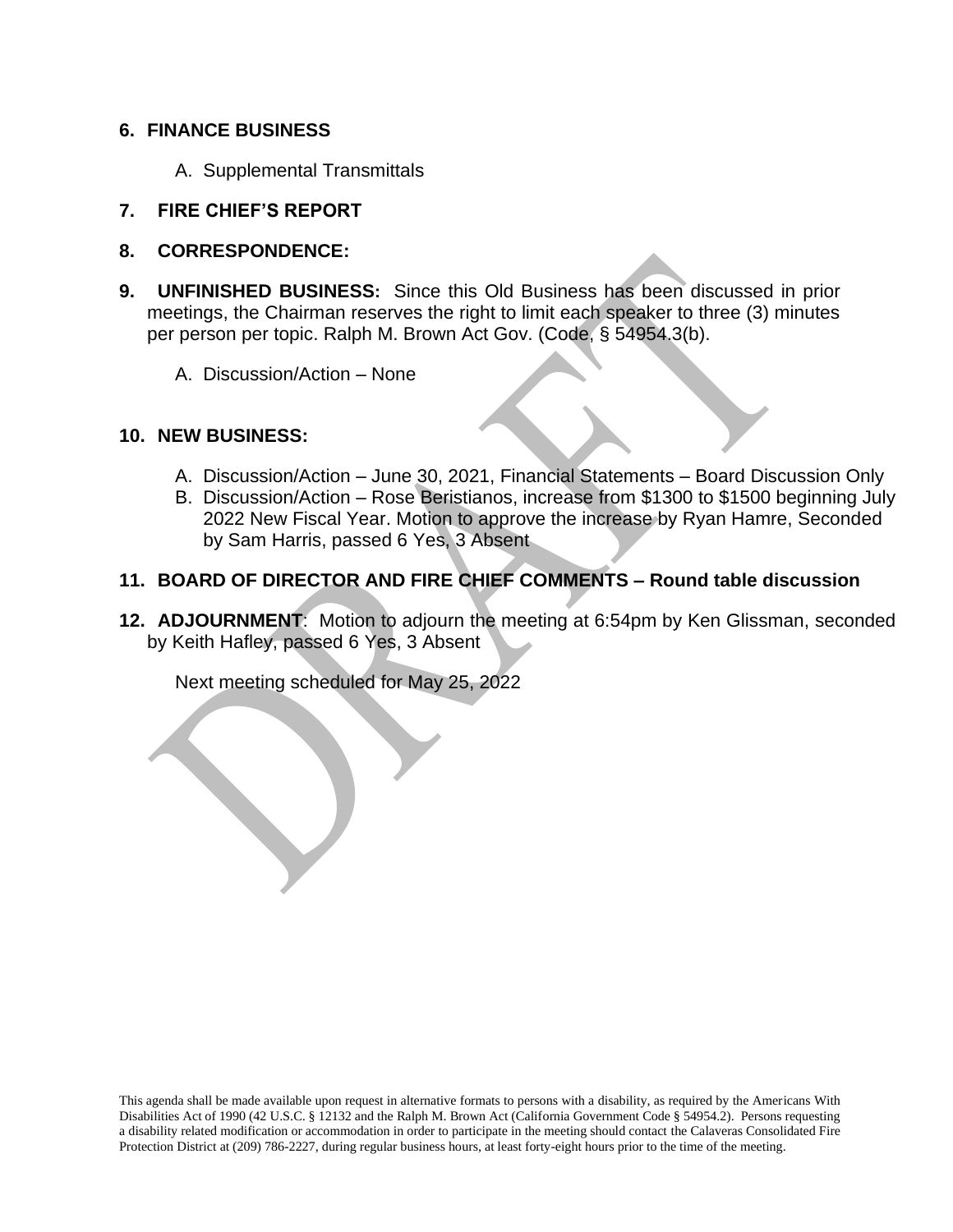| <b>PROTECTION DISTRICT</b> |                         |               |                |                            |                                        |               |
|----------------------------|-------------------------|---------------|----------------|----------------------------|----------------------------------------|---------------|
| <b>MAIL ALL CHECKS</b>     |                         |               |                | 22030010                   |                                        |               |
| Contact:                   | <b>ROSE BERISTIANOS</b> |               |                | PO BOX 579                 |                                        |               |
| Cell Phone:                | 482-3754                |               |                | VALLEY SPRINGS CA 95252    | Please initial any strikeovers/changes |               |
| <b>INVOICE</b>             |                         | <b>OBJECT</b> | <b>INVOICE</b> |                            |                                        | <b>Rd</b> for |
| <b>AMOUNT</b>              | PEID#                   | NO.           | NO.            | <b>VENDOR NAME/ADDRESS</b> | <b>DESCRIPTION</b>                     | RTRN dept     |
|                            |                         |               |                |                            |                                        |               |
|                            |                         |               |                |                            |                                        |               |
|                            |                         |               |                |                            |                                        |               |
|                            |                         |               |                |                            |                                        |               |
|                            |                         |               |                |                            |                                        |               |
|                            |                         |               |                |                            |                                        |               |
|                            |                         |               |                | OH170399                   |                                        |               |
|                            |                         |               |                |                            |                                        |               |
|                            |                         |               |                |                            |                                        |               |
|                            |                         |               |                |                            |                                        |               |
|                            |                         |               |                |                            |                                        |               |
|                            |                         |               |                | <b>REGULAR BILLS</b>       |                                        |               |
|                            |                         |               |                |                            |                                        |               |
|                            |                         |               |                |                            |                                        |               |
|                            |                         |               |                |                            |                                        |               |
|                            |                         |               |                |                            |                                        |               |
|                            |                         |               |                |                            |                                        |               |
|                            |                         |               |                |                            |                                        |               |
|                            |                         |               |                |                            |                                        |               |
| \$.                        | 9,804.06 Grand Total    |               |                |                            |                                        |               |

**CALAVERAS CONSOLIDATED FIRE**

or the services claimed have been performed and the expenditures are authorized and approved by certify to the correctness of the computations. District agrees to retain original invoices for five years. Merchandise itemized above has been recevied

I hereby approved the above claim(s) and Kathy Gomez, Auditor-Controller

CHRIS DAMIN KIM OLSON By: KEN GLISSMAN Deputy KEITH HAFLEY SAM HARRIS RYAN HAMRE **CHIEF RICH DICKINSON** PATRICK SULLIVAN MARCUS OMLIN CHRISTOPHER ALLEN

**Date: 4/25/2022**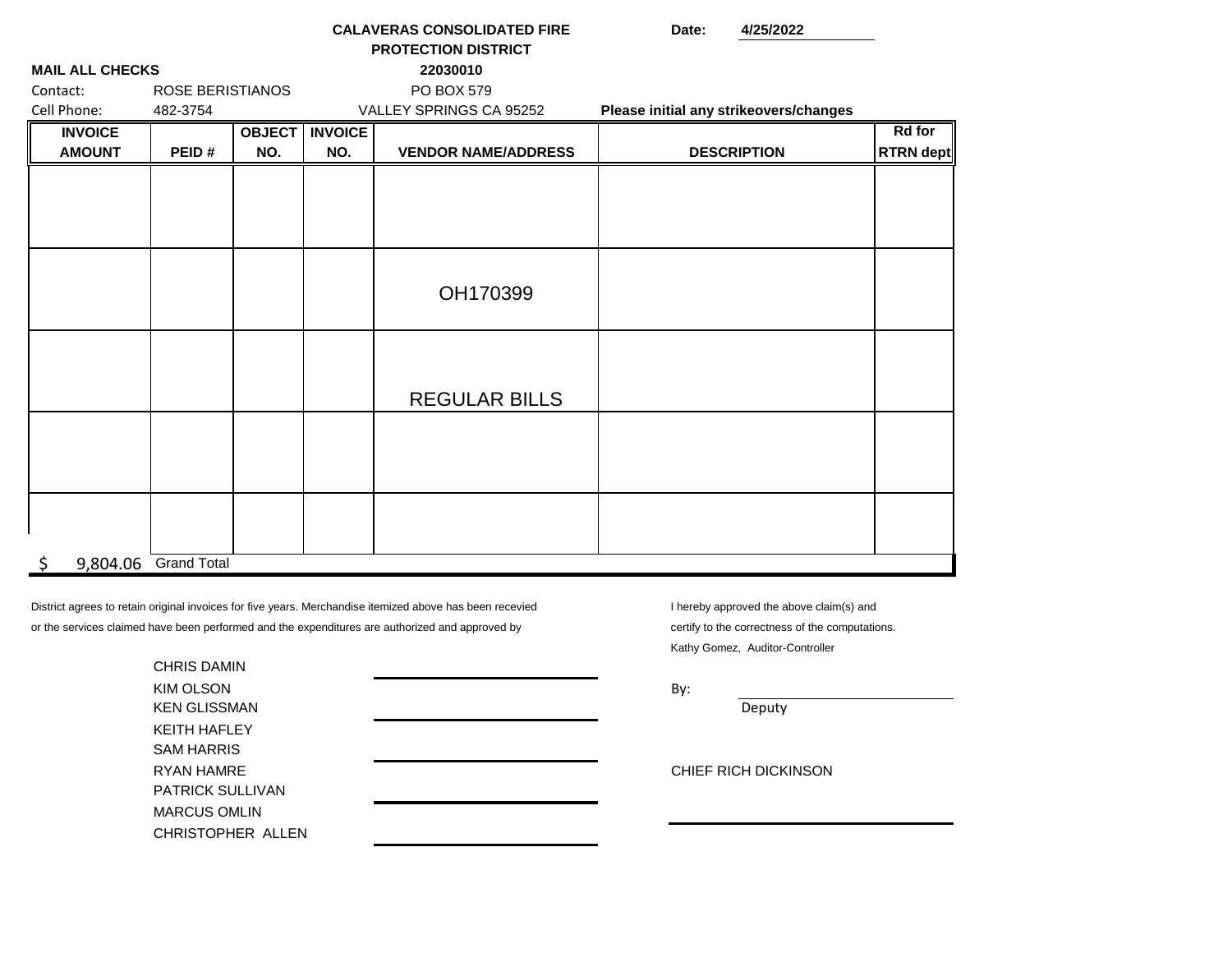| <b>AP Entry Batch Proof</b>                                                                                                                                                                                                                                                                                                                                                                                         |                                    |                                      | Batch ID: <b>OH170399</b> |                 |                           |
|---------------------------------------------------------------------------------------------------------------------------------------------------------------------------------------------------------------------------------------------------------------------------------------------------------------------------------------------------------------------------------------------------------------------|------------------------------------|--------------------------------------|---------------------------|-----------------|---------------------------|
| <b>Batch Status:</b><br><b>Enter Date:</b><br>05/20/2022                                                                                                                                                                                                                                                                                                                                                            | User Total:<br><b>BE</b>           | 9,804.06                             |                           |                 |                           |
| The undersigned, under penalty of perjury, states that the items on the attached claim are true and correct, that the amounts are properly due this claimant,<br>and that no items have been previously paid. Furthermore, the articles or services specified in the attached claim were necessary, ordered for use by this department,<br>and the articles or services have been delivered or performed as stated. |                                    |                                      |                           |                 |                           |
| Authorized Signature:                                                                                                                                                                                                                                                                                                                                                                                               |                                    |                                      |                           |                 |                           |
| <b>Batch Created By: BERISROS</b><br>User: BERISTIANOS, ROSE<br>Report: Batch Proof (Auditor)                                                                                                                                                                                                                                                                                                                       | Date: 05/20/2022<br>Time: 07:01:38 |                                      |                           | Paid:           |                           |
| 4,000.00 22030010 CALCO-FHJLJPA<br><b>Inv Amt</b>                                                                                                                                                                                                                                                                                                                                                                   | 5241 Office Expense                | JL:                                  |                           | Separate Check: | Relate To:                |
| Invoice Date: 06/01/2022<br>Invoice #: 220306012022                                                                                                                                                                                                                                                                                                                                                                 | FINAL PAYMENT PROMISARY NOTE       |                                      | Secondary Ref:            | PO#:            |                           |
| Vendor: 0013673<br><b>VALLEY SPRINGS PUD</b><br>Division Code: SPD2<br>Check Stock: AP                                                                                                                                                                                                                                                                                                                              | <b>PO BOX 284</b><br>Tax Code:     | VALLEY SPRINGS CA 95252<br>Contract: |                           | <b>REFUND</b>   | FY<br><b>RETURN</b><br>RD |
| 4,111.81 22030010 CALCO-FHJLJPA<br><b>Inv Amt</b>                                                                                                                                                                                                                                                                                                                                                                   | 5241 Office Expense                | JL:                                  |                           | Separate Check: | Relate To:                |
| Invoice Date: 04/29/2022<br><i>Invoice #: 123269</i>                                                                                                                                                                                                                                                                                                                                                                | ACCT# 00004019                     |                                      | Secondary Ref:            | PO#:            |                           |
| Vendor: 0002789<br><b>CASCADE FIRE EQUIPMENTO BOX 4248</b>                                                                                                                                                                                                                                                                                                                                                          |                                    | <b>MEDFORD</b>                       | OR 97501                  | <b>REFUND</b>   | FY RETURN                 |
| Division Code: SPD2<br>Check Stock: AP                                                                                                                                                                                                                                                                                                                                                                              | Tax Code:                          | Contract:                            |                           |                 |                           |
| 1,300.00 22030010 CALCO-FHJLJPA<br><b>Inv Amt</b>                                                                                                                                                                                                                                                                                                                                                                   | 5241 Office Expense                | JL:                                  |                           | Separate Check: | Relate To:                |
| Invoice Date: 04/30/2022<br>Invoice #: 2203043022                                                                                                                                                                                                                                                                                                                                                                   | APRIL 2022 SERVICES                |                                      | Secondary Ref:            | PO#:            |                           |
| Vendor: 0041402<br>BERISTIANOS, ROSEMARIE3573 BERKESEY LANE                                                                                                                                                                                                                                                                                                                                                         |                                    | VALLEY SPRINGS CA 95252              |                           | <b>REFUND</b>   | FY RETURN                 |
| Division Code: SPD2<br>Check Stock: AP                                                                                                                                                                                                                                                                                                                                                                              | Tax Code:                          | Contract:                            |                           |                 |                           |
| 392.25 22030010 CALCO-FHJLJPA<br><b>Inv Amt</b>                                                                                                                                                                                                                                                                                                                                                                     | 5241 Office Expense                | $\overline{\text{JL}}$ :             |                           | Separate Check: | Relate To:                |
| Invoice Date: 03/06/2022<br>Invoice $\#$ : 3802                                                                                                                                                                                                                                                                                                                                                                     | <b>INV#3802</b>                    |                                      | Secondary Ref:            | PO#:            |                           |
| Vendor: <sub>0042017</sub><br>SIERRA JANITORIAL SUPP 11122 RIDGE ROAD                                                                                                                                                                                                                                                                                                                                               |                                    | <b>SUTTER CREEK</b>                  | CA 95685                  | <b>REFUND</b>   | FY RETURN                 |
| Division Code: SPD2<br>Check Stock: AP                                                                                                                                                                                                                                                                                                                                                                              | Tax Code:                          | Contract:                            |                           |                 |                           |
| <b>System Messages:</b>                                                                                                                                                                                                                                                                                                                                                                                             |                                    |                                      |                           | Total           | 9,804.06                  |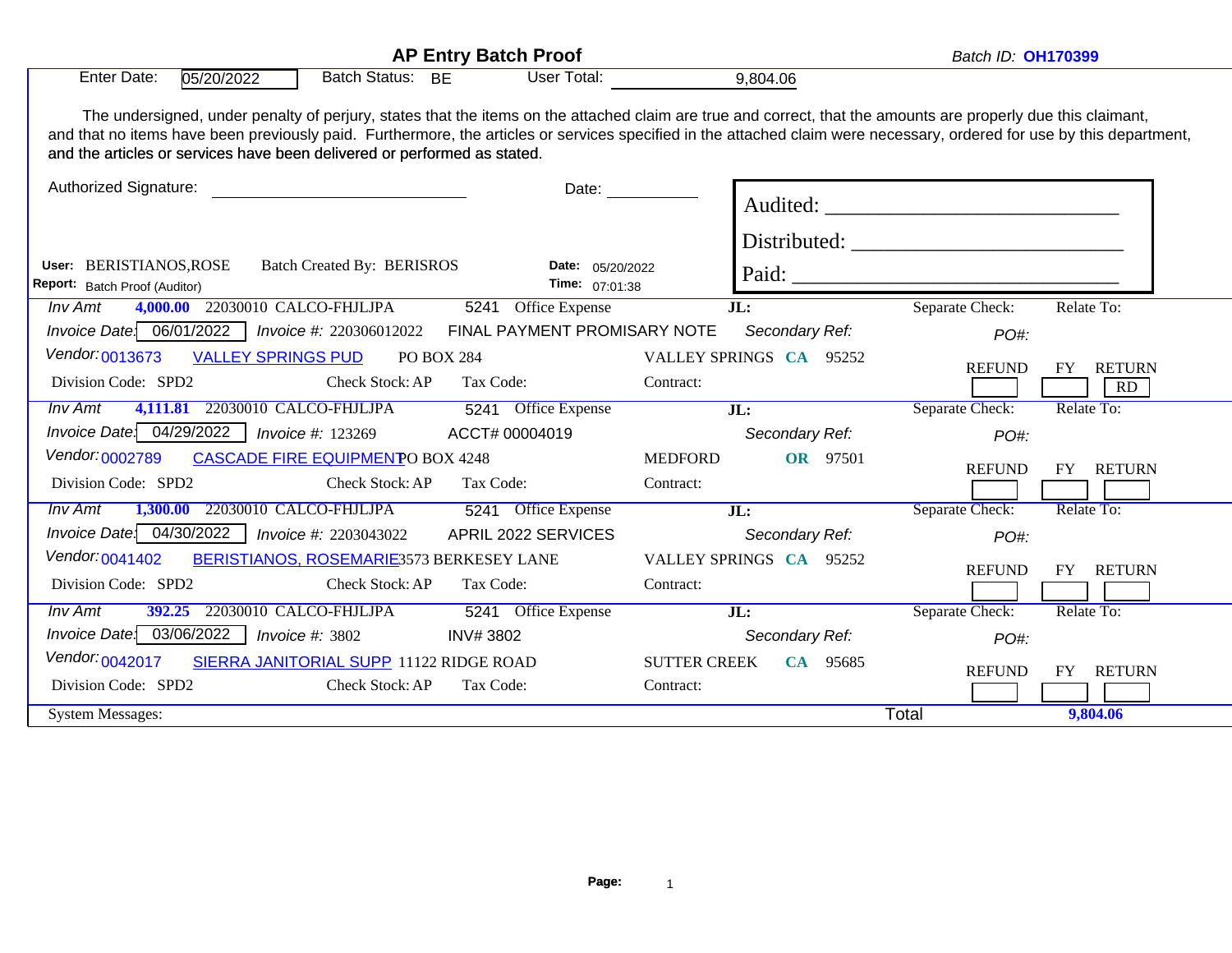|                              |                         |     |                         | <b>CALAVERAS CONSOLIDATED FIRE</b> | 5/23/2022<br>Date:                     |                  |  |
|------------------------------|-------------------------|-----|-------------------------|------------------------------------|----------------------------------------|------------------|--|
|                              |                         |     |                         | <b>PROTECTION DISTRICT</b>         |                                        |                  |  |
| <b>MAIL ALL CHECKS</b>       |                         |     |                         | 22030010                           |                                        |                  |  |
| Contact:                     | <b>ROSE BERISTIANOS</b> |     |                         | PO BOX 579                         |                                        |                  |  |
| Cell Phone:                  | 482-3754                |     |                         | VALLEY SPRINGS CA 95252            | Please initial any strikeovers/changes |                  |  |
| <b>INVOICE</b>               |                         |     | <b>OBJECT   INVOICE</b> |                                    |                                        | <b>Rd</b> for    |  |
| <b>AMOUNT</b>                | PEID#                   | NO. | NO.                     | <b>VENDOR NAME/ADDRESS</b>         | <b>DESCRIPTION</b>                     | <b>RTRN</b> dept |  |
|                              |                         |     |                         |                                    |                                        |                  |  |
|                              |                         |     |                         |                                    |                                        |                  |  |
|                              |                         |     |                         | <b>BATCH OH170400</b>              |                                        |                  |  |
|                              |                         |     |                         |                                    |                                        |                  |  |
|                              |                         |     |                         |                                    |                                        |                  |  |
|                              |                         |     |                         | <b>CAL CARD</b>                    |                                        |                  |  |
|                              |                         |     |                         |                                    |                                        |                  |  |
|                              |                         |     |                         |                                    |                                        |                  |  |
|                              |                         |     |                         |                                    |                                        |                  |  |
|                              |                         |     |                         |                                    |                                        |                  |  |
|                              |                         |     |                         |                                    |                                        |                  |  |
|                              |                         |     |                         |                                    |                                        |                  |  |
|                              |                         |     |                         |                                    |                                        |                  |  |
|                              |                         |     |                         |                                    |                                        |                  |  |
|                              |                         |     |                         |                                    |                                        |                  |  |
|                              |                         |     |                         |                                    |                                        |                  |  |
|                              |                         |     |                         |                                    |                                        |                  |  |
|                              |                         |     |                         |                                    |                                        |                  |  |
| \$.                          |                         |     |                         |                                    |                                        |                  |  |
| 19,844.66 PLUS TAX IF NEEDED |                         |     |                         |                                    |                                        |                  |  |

or the services claimed have been performed and the expenditures are authorized and approved by certify to the correctness of the computations. District agrees to retain original invoices for five years. Merchandise itemized abouce has been recevied

I hereby approved the above claim(s) and Kathy Gomez, Auditor-Controller

| <b>CHRIS DAMIN</b>      |                      |  |
|-------------------------|----------------------|--|
| KIM OLSON               | By:                  |  |
| <b>KEN GLISSMAN</b>     | Deputy               |  |
| <b>KEITH HAFLEY</b>     |                      |  |
| <b>SAM HARRIS</b>       |                      |  |
| RYAN HAMRE              | CHIEF RICH DICKINSON |  |
| <b>PATRICK SULLIVAN</b> |                      |  |
| <b>MARCUS OMLIN</b>     |                      |  |
| CHRISTOPHER ALLEN       |                      |  |
|                         |                      |  |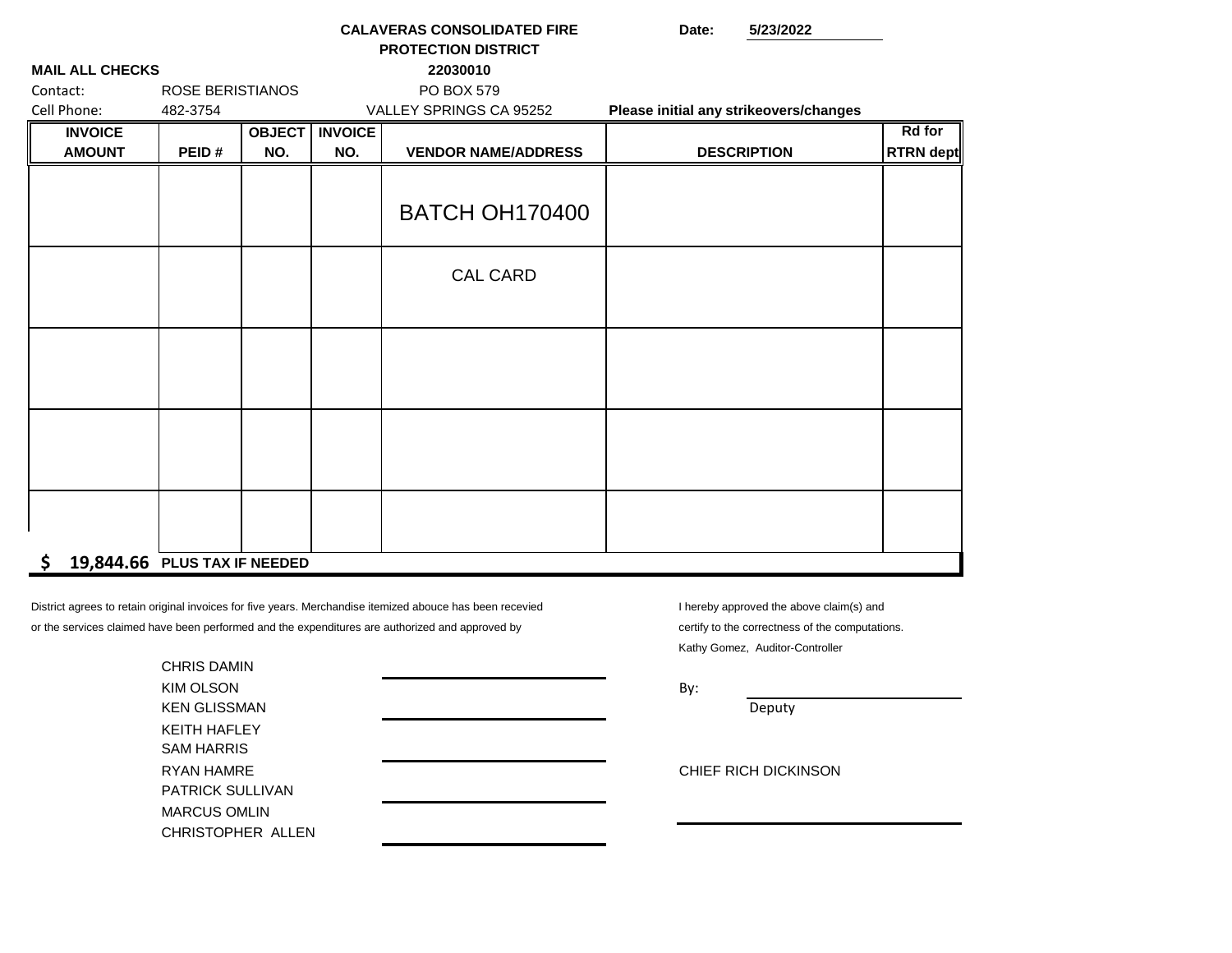|                                                                                                                                                                                                                                                    | <b>AP Entry Batch Proof</b>                                                                                                                                   |                         | Batch ID: <b>OH170400</b> |                         |                 |                                  |
|----------------------------------------------------------------------------------------------------------------------------------------------------------------------------------------------------------------------------------------------------|---------------------------------------------------------------------------------------------------------------------------------------------------------------|-------------------------|---------------------------|-------------------------|-----------------|----------------------------------|
| Enter Date:<br>05/20/2022                                                                                                                                                                                                                          | <b>Batch Status:</b><br><b>BE</b>                                                                                                                             | User Total:             |                           | 19,844.66               |                 |                                  |
| and that no items have been previously paid. Furthermore, the articles or services specified in the attached claim were necessary, ordered for use by this department,<br>and the articles or services have been delivered or performed as stated. | The undersigned, under penalty of perjury, states that the items on the attached claim are true and correct, that the amounts are properly due this claimant, |                         |                           |                         |                 |                                  |
| Authorized Signature:                                                                                                                                                                                                                              |                                                                                                                                                               | Date:                   |                           | Audited:                |                 |                                  |
| <b>BERISTIANOS,ROSE</b><br>User:                                                                                                                                                                                                                   | Batch Created By: BERISROS                                                                                                                                    | Date:<br>05/20/2022     |                           | Distributed:<br>Paid:   |                 |                                  |
| Report: Batch Proof (Auditor)                                                                                                                                                                                                                      |                                                                                                                                                               | <b>Time:</b> $06:40:26$ |                           |                         |                 |                                  |
| 19,844.66<br>Inv Amt                                                                                                                                                                                                                               | 5241<br>22030010 CALCO-FHJLJPA                                                                                                                                | Office Expense          | JL:                       |                         | Separate Check: | Relate To:                       |
| Invoice Date: $05/16/2022$                                                                                                                                                                                                                         | ACCT# 1531<br>Invoice #: 2203051622                                                                                                                           |                         |                           | Secondary Ref:          | PO#:            |                                  |
| Vendor: 0037446                                                                                                                                                                                                                                    | US BANK CORP PAYMENT \$ 0 BOX 790428                                                                                                                          |                         | <b>SAINT LOUIS</b>        | 63179-0428<br><b>MO</b> |                 |                                  |
| Division Code: SPD2                                                                                                                                                                                                                                | <b>Check Stock: AP</b><br>Tax Code:                                                                                                                           |                         | Contract:                 |                         | <b>REFUND</b>   | <b>RETURN</b><br><b>FY</b><br>RD |
| <b>System Messages:</b>                                                                                                                                                                                                                            |                                                                                                                                                               |                         |                           | Total                   |                 | 19,844.66                        |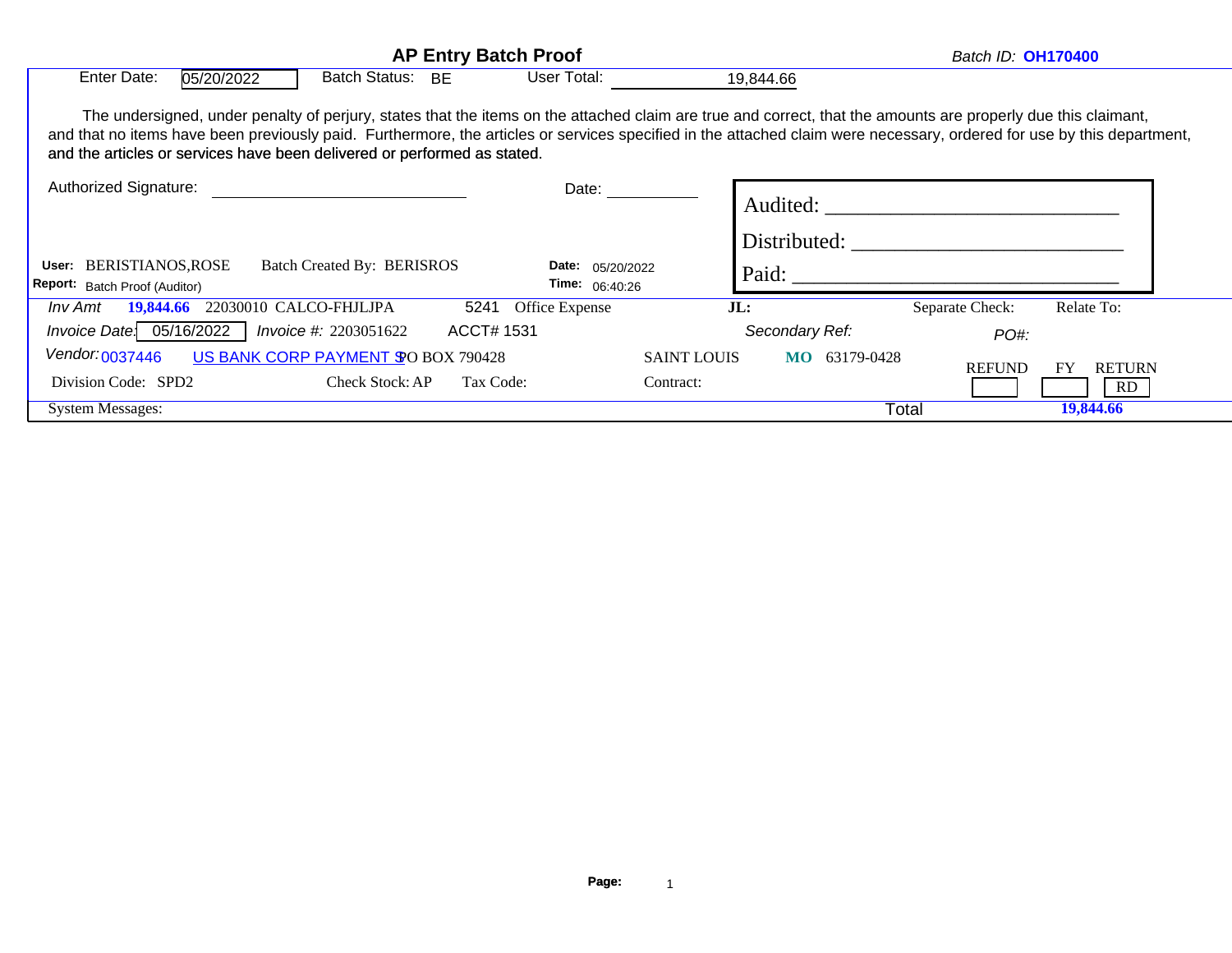Cal Card Summary

MAY

|                    |             |                          |                  |              | <b>Receipt</b> |
|--------------------|-------------|--------------------------|------------------|--------------|----------------|
| Category           | Date        | <b>Description</b>       | Person           | Amount       | Y or N         |
| <b>MBRSHIP</b>     | 18-Apr ZOOM |                          | <b>DICKINSON</b> | 149.90       | <b>YES</b>     |
| <b>UTILITY</b>     | 19-Apr ATT  |                          | <b>DICKINSON</b> | 42.57        | <b>YES</b>     |
| <b>UTILITY</b>     | 21-Apr ATT  |                          | <b>DICKINSON</b> | 244.66       | <b>YES</b>     |
| <b>UTILITY</b>     |             | 21-Apr COMCAST           | <b>DICKINSON</b> | 204.74       | <b>YES</b>     |
| <b>UTILITY</b>     | 22-Apr ATT  |                          | <b>DICKINSON</b> | 101.65       | <b>YES</b>     |
| UTILITY            |             | 27-Apr DIRECT TV         | <b>DICKINSON</b> | 139.99       | <b>YES</b>     |
| <b>UTILITY</b>     |             | 2-May VONAGE             | <b>DICKINSON</b> | 134.88       | <b>YES</b>     |
| <b>UTILITY</b>     | 5-May PGE   |                          | <b>DICKINSON</b> | 10.94        | <b>YES</b>     |
| <b>UTILITY</b>     |             | 5-May CALWASTE           | <b>DICKINSON</b> | 161.36       | <b>YES</b>     |
| <b>UTILITY</b>     |             | 5-May CALWASTE           | <b>DICKINSON</b> | 91.54        | <b>YES</b>     |
| <b>UTILITY</b>     |             | 5-May CALWASTE           | <b>DICKINSON</b> | 80.68        | <b>YES</b>     |
| <b>UTILITY</b>     |             | 9-May VAN UNEN           | <b>DICKINSON</b> | 598.12       | <b>YES</b>     |
| <b>FOOD</b>        |             | 13-May LA CONTENTA GOLF  | <b>DICKINSON</b> | 75.64        | <b>YES</b>     |
| <b>FUEL</b>        |             | 19-Apr EXXON             | SULLIVAN         | 74.00        | <b>YES</b>     |
| <b>FUEL</b>        |             | 27-Apr EXXON             | SULLIVAN         | 50.00        | <b>YES</b>     |
| <b>STRIKE TEAM</b> |             | 13-May GRILL CORTEZ      | <b>BRADFORD</b>  | 29.34        |                |
| <b>STRIKE TEAM</b> |             | 16-May BJ'S RESTAURANT   | <b>BRADFORD</b>  | 24.90        |                |
| <b>STRIKE TEAM</b> |             | 16-May MARRIOTT          | <b>BRADFORD</b>  | 126.40       |                |
| <b>STRIKE TEAM</b> |             | 16-May HOLIDAY INN       | <b>BRADFORD</b>  | 148.71       |                |
| <b>SM TOOLS</b>    |             | 18-Apr CASCADE FIRE      | <b>THOMAS</b>    | 130.14       | <b>YES</b>     |
| <b>MAINT EQ</b>    |             | 19-Apr SENDERS           | <b>THOMAS</b>    | 5.47         | <b>YES</b>     |
| <b>SM TOOLS</b>    |             | 19-Apr BAILEYS           | <b>THOMAS</b>    | 130.79       | <b>YES</b>     |
| <b>SM TOOLS</b>    |             | 21-Apr SENDERS           | <b>THOMAS</b>    | 34.98        | <b>YES</b>     |
|                    | 4-May A1    |                          | <b>THOMAS</b>    | 27.87        |                |
|                    |             | <b>6-May SENDERS</b>     | <b>THOMAS</b>    | 29.66        |                |
|                    |             | <b>6-May CHEVRON</b>     | <b>THOMAS</b>    | 53.72        |                |
| <b>MAINT BG</b>    |             | 9-May SENDERS            | <b>THOMAS</b>    | 26.72        | <b>YES</b>     |
| <b>MAINT BG</b>    |             | 18-Apr SENDERS           | <b>DORNBUSH</b>  | 21.45        | <b>YES</b>     |
| <b>MAINT BG</b>    |             | 25-Apr MY BUSINESS       | <b>DORNBUSH</b>  | 400.00       | <b>YES</b>     |
| <b>HOUSEHOLD</b>   |             | 29-Apr SENDERS           | <b>DORNBUSH</b>  | 8.67         | <b>YES</b>     |
| <b>MAINT BG</b>    |             | 2-May SAC ICE            | <b>DORNBUSH</b>  | 515.73       | <b>YES</b>     |
|                    |             | 2-May BLUE SHIELD        | <b>DORNBUSH</b>  | 465.96       |                |
| <b>MAINT EQ</b>    |             | 12-May SENDERS           | <b>DORNBUSH</b>  | 19.30        | <b>YES</b>     |
|                    |             | <b>3-May ANTHEM BLUE</b> | <b>LAMPLEY</b>   | 475.69       |                |
|                    |             | <b>3-May ANTHEM BLUE</b> | <b>LAMPLEY</b>   | 56.00        |                |
|                    |             | <b>3-May ANTHEM BLUE</b> | <b>LAMPLEY</b>   | <b>18.53</b> |                |
|                    |             | <b>3-May ANTHEM BLUE</b> | <b>LAMPLEY</b>   | 9.30         |                |
| <b>MAINT EQ</b>    |             | 12-May SENDERS           | LAMPLEY          | 192.67       | <b>YES</b>     |
| <b>MAINT BG</b>    |             | 16-May SENDERS           | LAMPLEY          | 32.11        | <b>YES</b>     |